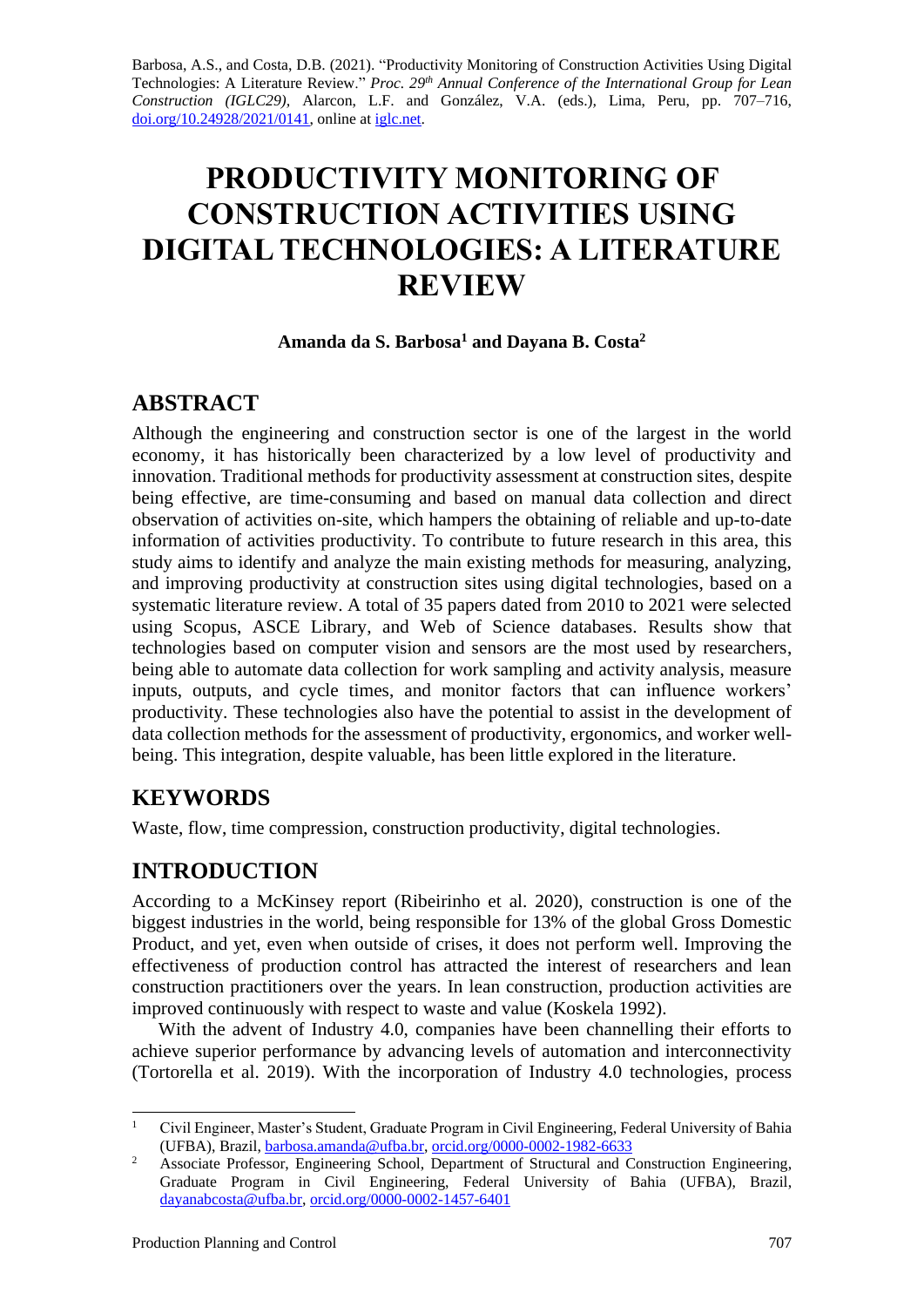stability increases and potential issues that jeopardise delivering according to customers' needs can be anticipated (Tortorella et al. 2019). According to Zhao et al. (2019), the use of digital technologies to measure waste on worker, subcontractor and project level could provide significant benefits to an industry plagued with poor productivity. To contribute to future research in this area, this study aims to identify and analyze the main existing methods for measuring, analyzing, and improving productivity on construction sites using digital technologies for automated data collection, based on a systematic literature review.

# **PRODUCTIVITY MONITORING IN CONSTRUCTION**

Definitions of productivity range from industry-wide economic parameters to the measurement of crews and individuals, and each of these measures has its unique purpose (Thomas et al. 1990). According to Thomas et al. (1990), at the project site, contractors are often interested in labor productivity, which can be expressed as the ratio between outputs expressed in specific physical units and inputs expressed in man-hours.

Work sampling, as a technique used to indirectly assess productivity, consists of observing the activities at regular intervals and categorizing them into different work categories to evaluate how time is utilized (Liou and Borcherding 1986). Each observation records what is happening at that instant, and the technique is based upon statistical sampling theory (Thomas et al. 1990). Compared to work sampling, the activity analysis technique includes more detailed observations, provides a more descriptive assessment of the effectiveness of the utilization of workers' time, and can continuously identify the areas for productivity improvements (Cheng et al. 2013).

Regarding the calculation of productivity rates for machinery performing cyclic activities, it is first necessary to estimate the cycle times (Sabillon et al. 2020). On earthmoving activities, the soil amount, which can be estimated based on the number of dump trucks loading and their soil-capacity, and the operating hours are two main aspects that must be considered for productivity monitoring (Kim and Chi 2020).

As it can be noted, traditional methods for productivity assessment at construction sites, despite being effective, are time-consuming and based on manual data collection and direct observation of activities on-site, which hampers the obtaining of reliable and up-to-date information of activities productivity.

# **RESEARCH METHOD**

The research method of this study is a systematic literature review. The research questions to be answered are: What are the most used digital technologies for productivity monitoring in construction sites? How can these technologies help to monitor the productivity of construction activities? What are the main advantages and limitations of the technologies used?

The database used in the study were Scopus, ASCE Library, and Web of Science. The inclusion criteria established were: (1) Papers that have search terms at least in the title, abstract, or keywords; (2) Publications between 2010 and 2021; and (3) Articles published in journals. The exclusion criteria were: (1) Papers not focused on the engineering and construction area, and (2) Publications unrelated to the theme. The final sample consists of 35 selected papers, as shown in Table 1. The search on the database was performed by looking for the following terms:

• Construction AND (productivity OR "work sampling" OR "activity analysis" OR "value-adding time") AND (RFID OR UWB OR bluetooth OR sensors OR accelerometer OR "computer vision" OR "machine learning" OR "deep learning" OR "image processing" OR audio OR microphones).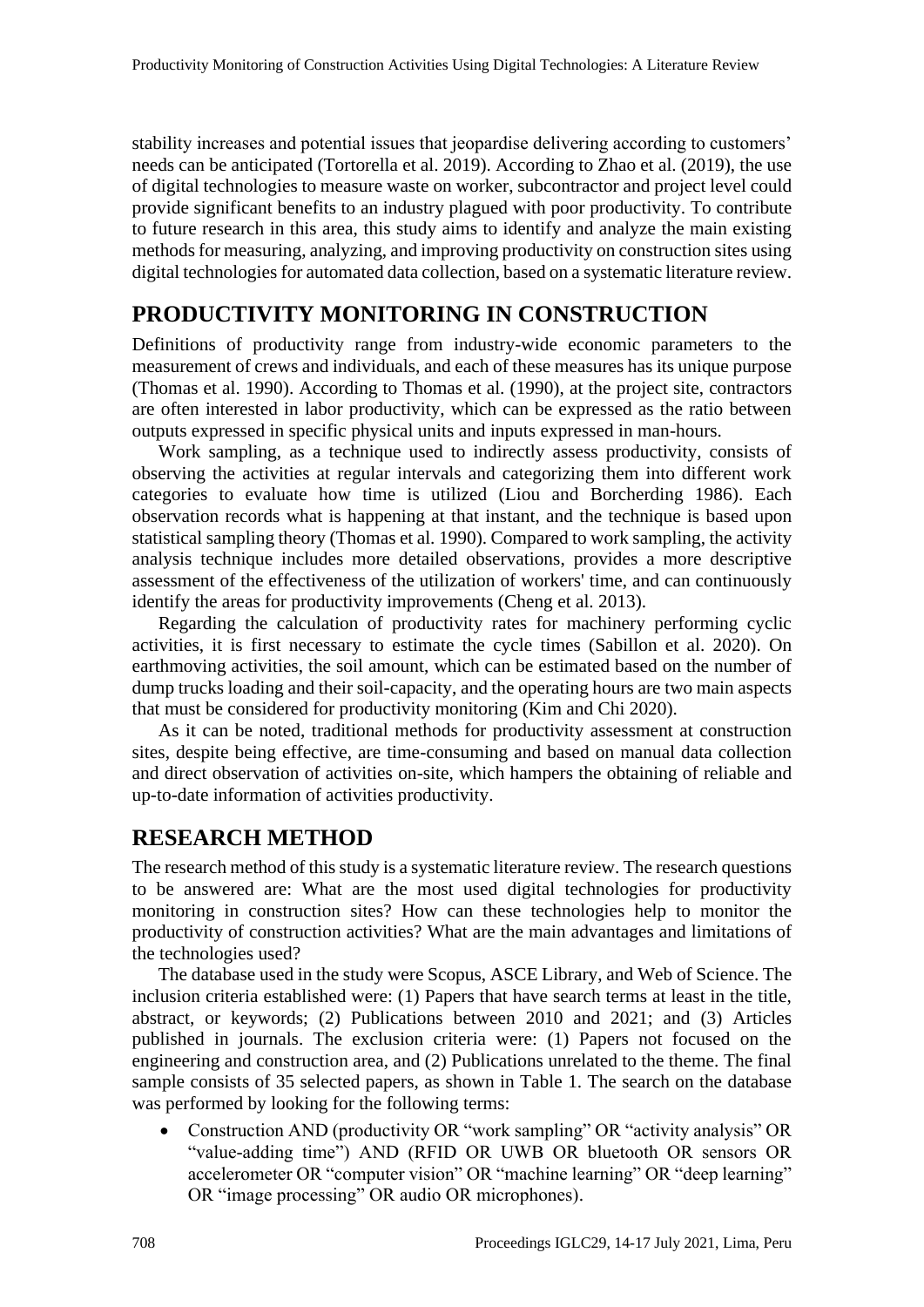|                                                          | Data Base                      |             |                                |  |
|----------------------------------------------------------|--------------------------------|-------------|--------------------------------|--|
| <b>Steps</b>                                             | <b>Scopus</b>                  | <b>ASCE</b> | <b>Web of Science</b>          |  |
| Search for terms                                         | Title, abstract or<br>keywords | Full text   | Title, abstract or<br>keywords |  |
| Results of the search                                    | 471                            | 4916        | 282                            |  |
| Publications between 2010 and 2021                       | 362                            | 2684        | 241                            |  |
| Publications on journals                                 | 168                            | 1154        | 164                            |  |
| Remaining papers after removal by exclusion criteria: 35 |                                |             |                                |  |

Table 1: Steps for the definition of the sample and number of papers found

The 35 selected papers are distributed into 13 journals (Figure 1a). The journal with the largest number of articles is Automation in Construction, with 13 publications, followed by the Journal of Computing in Civil Engineering appears with 7 publications, and the Journal of Construction Engineering and Management with 4 publications. Figure 1b shows that there were variations in the number of publications over the years. The years with the largest number of publications were 2014 and 2019, with six papers on each. The papers were grouped according to the technologies used to collect and analyze productivity data. 16 publications (45.7% of the sample) used sensor technologies, 16 (45.7%) used technologies based on computer vision, and 3 (8.6%) used technologies based on audio signals.



Figure 1: Distribution of publications (a) by journal, and (b) by year and type of technology used

### **METHODS USING COMPUTER VISION-BASED TECHNOLOGIES**

Table 2 presents the 16 papers in the sample that use methods based on computer vision. Video-based activity analysis requires methods for detecting and tracking resources, and procedures for activity recognition (Liu and Golparvar-Fard 2015). Gong and Caldas (2010) present a video interpretation model that extracts productivity information from the video of a concrete column pour operation in real-time. Gong and Caldas (2011) extend this model to non-cyclic construction operations. Gong et al. (2011) classify the actions of workers and equipment on videos into categories that may be used for activity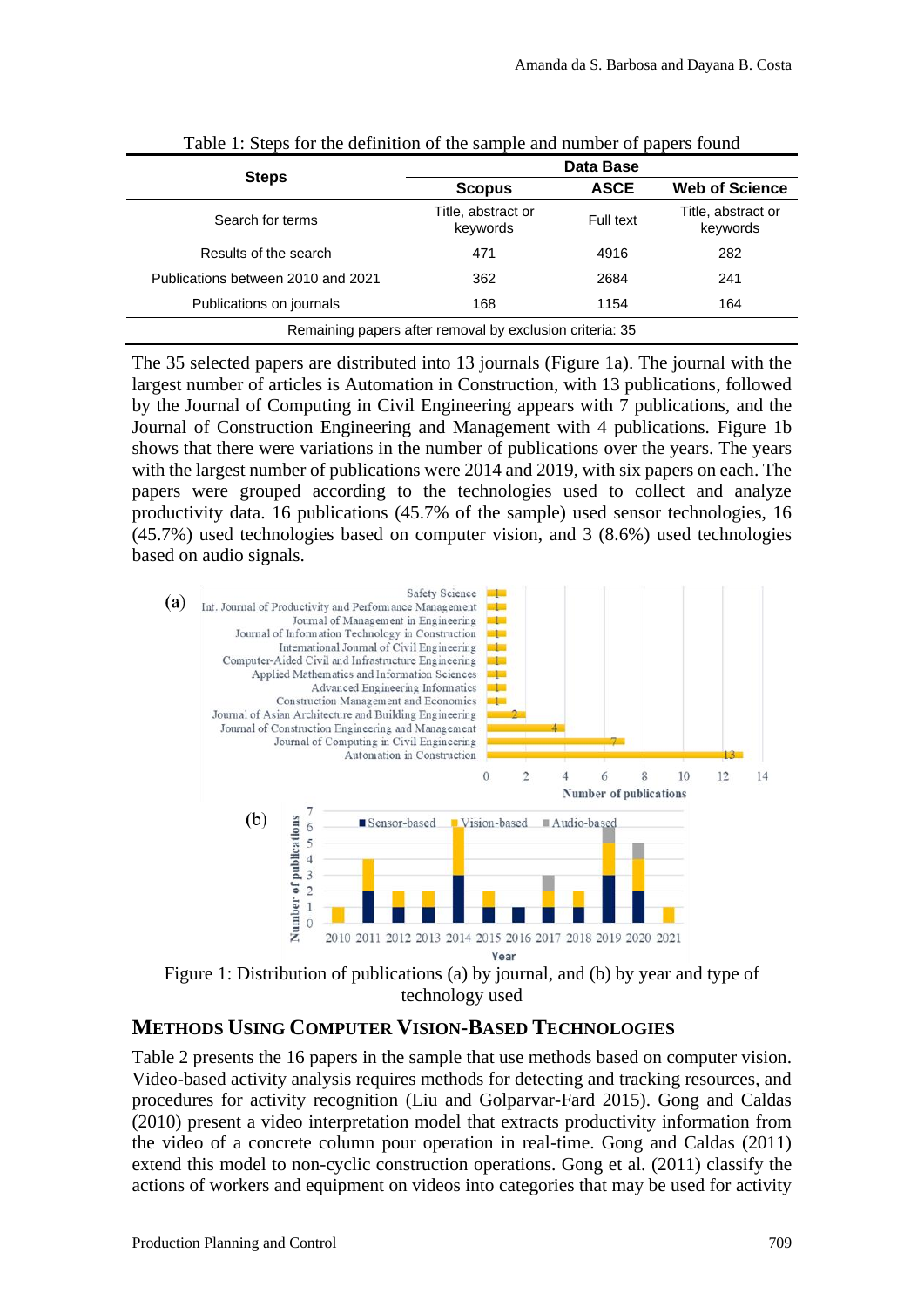analysis. However, these authors pointed out challenges with gesture recognition on computer-based approaches.

According to Liu and Golparvar-Fard (2015), training and testing models used in computer-vision methods for activity analysis requires a large amount of empirical data which is not yet available to the research community. To address this limitation, these authors propose crowdsourcing the task of workface assessment from jobsite video streams with the assistance of a web-based marketplace platform. Despite that, applying crowdsourcing to workface assessment can be challenging due to the complexity of construction operations and the lack of formal taxonomy to describe activities (Liu and Golparvar-Fard 2015).

| <b>Authors</b>                        | <b>Subject monitored</b>                                    | <b>Scope</b>                                                                    |  |
|---------------------------------------|-------------------------------------------------------------|---------------------------------------------------------------------------------|--|
| Calderon et al. (2021)                | Excavators                                                  | Activity analysis                                                               |  |
| Kim and Chi (2020)                    | Excavators and dump trucks on<br>earthmoving activities     | Activity analysis                                                               |  |
| Roberts et al. (2020)                 | Workers performing bricklaying<br>and plastering            | Activity analysis                                                               |  |
| Kim et al. (2019)                     | Dump trucks on earthmoving<br>activities                    | Measurement of work hours, cycles per<br>hour, and quantity installed           |  |
| Roberts and Golparvar-<br>Fard (2019) | Excavators and dump trucks on<br>earthmoving activities     | Activity analysis                                                               |  |
| Luo et al. (2018)                     | Workers performing rebar and<br>formwork                    | Work sampling                                                                   |  |
| Bügler et al. (2017)                  | Equipment on earthmoving<br>activities                      | Activity analysis and measurement of<br>quantity installed and work hours       |  |
| Liu and Golparvar-Fard<br>(2015)      | Workers and equipment on<br>concrete placement operations   | Activity analysis                                                               |  |
| Khosrowpour et al.<br>(2014)          | Workers performing interior<br>drywall operations           | Activity analysis                                                               |  |
| Lee et al. (2014)                     | Workers performing formwork                                 | Measurement of quantity installed and<br>work hours                             |  |
| Lee and Hong (2014)                   | <b>Construction workers</b>                                 | Measurement of work hours                                                       |  |
| Ranaweera et al.<br>(2013)            | <b>Tunnel liners</b>                                        | Measurement of tunnel construction<br>productivity in terms of shift production |  |
| Bai et al. (2012)                     | Workers tying rebar                                         | Work sampling and analysis of<br>workers' efficiency                            |  |
| Gong and Caldas<br>(2011)             | Workers and equipment on<br>various construction activities | Activity analysis                                                               |  |
| Gong et al. (2011)                    | Backhoe and workers in formwork<br>activities               | Activity analysis                                                               |  |
| Gong and Caldas<br>(2010)             | Concrete bucket on a concrete<br>column pour application    | Activity analysis                                                               |  |

Table 2: Papers that use computer-vision-based technologies

Some papers focus on automated measurement of inputs and outputs to calculate the productivity of activities. Lee and Hong (2014) developed an image processing algorithm that analyzes and collects construction man-hours that can be used as the input factor for estimating productivity. Lee et al. (2014) developed algorithms for measuring installed work quantity and working hours of construction workers. The productivity data is linked with the 4D BIM model, which helps to predict construction scheduling for management purposes. Bügler et al. (2017) proposed a method for estimating the productivity of soil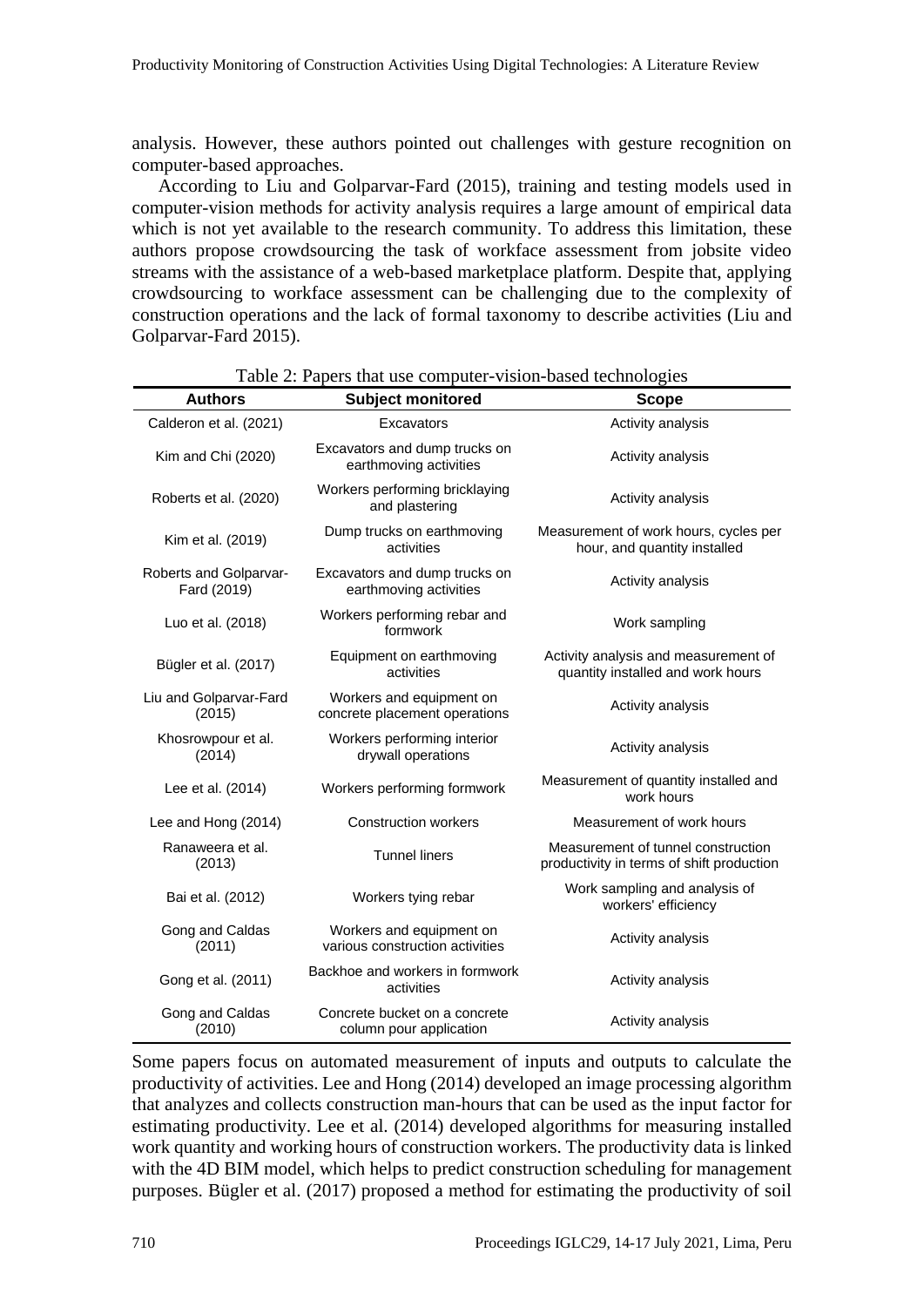removal by combining photogrammetry to measure the volume of the excavated soil, and video analysis to generate statistics regarding the construction activities.

Pose estimation techniques, commonly used in research on construction worker ergonomics, have also gained prominence among productivity studies. Bai et al. (2012) developed a human pose analyzing algorithm that automatically determines the efficiency of work-face operations. Khosrowpour et al. (2014) and Roberts et al. (2020) used RGB visual data to detect and track workers' skeleton features to interpret and analyze their activities. Calderon et al. (2021) leveraged articulated 3D models of construction equipment in tandem with vision-based pose estimation methods to train and perform vision-based activity analysis.

The use of multiple cameras at different locations on-site can minimize problems related to occlusions on vision-based methods (Roberts and Golparvar-Fard 2019; Kim and Chi 2020). Surveillance cameras may not provide as detailed information as pose estimation methods, but can reduce costs with the use of cameras that already exist on construction sites. Bügler et al. (2017) and Kim et al. (2019) used surveillance cameras for productivity analysis of equipment on earthmoving activities, while Luo et al. (2018) used surveillance videos to track workers and conduct an automated work sampling.

One of the advantages of vision-based methods is that videos are understandable by any visually able person, provide detailed information, and allow reviews by managers away from the work sites (Liu and Golparvar-Fard 2015). Visual data contains information about not only the physical movements of workers and equipment, but also their visual features and spatial-contextual natures (Kim and Chi 2020). On the other hand, computer vision algorithms are sensitive to environmental factors such as occlusions, lighting, and illumination conditions (Cheng et al. 2017). Shaking of cameras caused by wind, and blur of images caused by rain, snow, and fog represent additional challenges for equipment and worker action recognition (Gong et al. 2011). Besides that, a single camera can only cover a limited field of view. To fully cover a large construction job site, it would be necessary to install multiple cameras in various locations (Cheng et al. 2017).

#### **METHODS USING SENSOR-BASED TECHNOLOGIES**

Table 3 will present the 16 papers in the sample that use sensors to collect productivity data. The use of body-worn sensors such as accelerometer, gyroscope, and magnetometer that enable the measurement of workers' posture and motions has gained greater attention for construction activity monitoring. According to Joshua and Varghese (2011), accelerometers are resilient and robust in difficult conditions compared with image sensors, besides having a small size, good accuracy, and reasonable power consumption.

Another advantage is that they can be embedded in wristbands to classify activities performed with hands, such as masonry (Joshua and Varghese 2011; Ryu et al. 2019), ironwork, and carpentry (Joshua and Varghese 2014). Ryu et al. (2020) investigated whether journeymen adopt different work techniques that are safer and more efficient than those of apprentices using an accelerometer, a gyroscope, and a magnetometer, and found that journeymen have more advanced working methods concerning safety and productivity. Other studies used accelerometers embedded in smartphones to measure the operational efficiency of excavators (Ahn et al. 2015) and to detect activities of workers to obtain the proportion of time spent in each activity (Akhavian and Behzadan 2016).

Real-Time Location Sensors (RTLS) such as Radio Frequency Identification (RFID) and Ultra-Wideband (UWB) draw attention from researchers and practitioners because of their technological maturity, cost-efficient infrastructure, and ability to operate without line of sight (Cheng et al. 2017). Cheng et al. (2011) used UWB to analyze the time trajectories of workers and to perform automated work sampling. Costin et al. (2012) used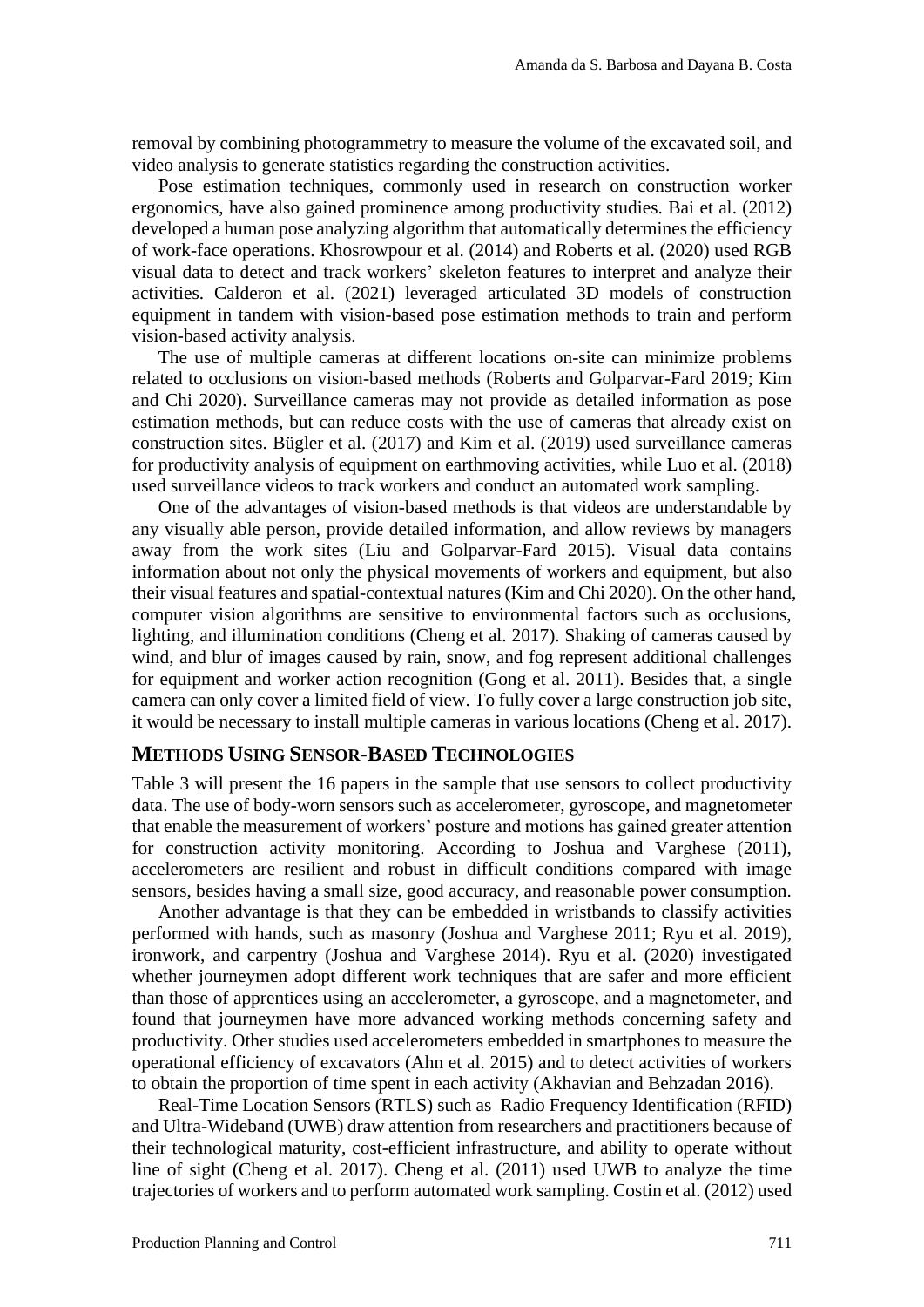RFID to track the efficiency of a buck hoist operator and material lift system for transportation. Zhao et al. (2019) applied Bluetooth Low Energy (BLE) to analyze the share of uninterrupted presence of workers in work locations, which is a necessary condition for value-added time, although not all time the workers spend in work locations is necessarily value-adding.

| Table 3: Papers that use sensor-based technologies |                                                                            |                                                                              |                                                                                                   |  |  |
|----------------------------------------------------|----------------------------------------------------------------------------|------------------------------------------------------------------------------|---------------------------------------------------------------------------------------------------|--|--|
| <b>Authors</b>                                     | <b>Sensors used</b>                                                        | <b>Subject monitored</b>                                                     | <b>Scope</b>                                                                                      |  |  |
| Lee et al. (2020)                                  | Accelerometer,<br>gyroscope,<br>magnetometer, and<br>a heart rate sensor   | Workers performing material<br>handling tasks                                | Study of the influence of physical<br>strain and psychological stress<br>on workers' productivity |  |  |
| Ryu et al. (2020)                                  | Accelerometer,<br>gyroscope, and<br>magnetometer                           | Masons                                                                       | Study of the influence of body<br>loads and level of experience on<br>productivity                |  |  |
| Jassmi et al. (2019)                               | Sensors of blood<br>volume pulse,<br>respiration rate,<br>heart rate, etc. | Workers on various<br>construction processes                                 | Study of the relationship between<br>workers' emotional status and<br>productivity                |  |  |
| Ryu et al. (2019)                                  | Accelerometer                                                              | Masons                                                                       | Measurement of cycle time of<br>actions                                                           |  |  |
| Zhao et al. (2019)                                 | <b>BLE</b>                                                                 | Workers on various<br>construction processes                                 | Work sampling                                                                                     |  |  |
| Lee and Migliaccio<br>(2018)                       | Heart rate sensor                                                          | Workers installing a raised<br>deck                                          | Study of the relationship between<br>physical strain and productivity                             |  |  |
| Hwang and Lee<br>(2017)                            | Heart rate sensor                                                          | Workers on various<br>construction processes                                 | Study of the inflluence of direct<br>and indirect work on workers'<br>physical demands            |  |  |
| Akhavian and<br>Behzadan (2016)                    | Accelerometer and<br>gyroscope                                             | Workers on various<br>construction processes                                 | Work sampling                                                                                     |  |  |
| Ahn et al. (2015)                                  | Accelerometer                                                              | Excavators performing utility<br>work, moving wastes,<br>demolishing, etc.   | Work sampling                                                                                     |  |  |
| Ibrahim and Moselhi<br>(2014)                      | GPS and<br>accelerometer                                                   | Equipment on earthmoving<br>operations                                       | Measurement of quantity<br>installed, work hours, and cycle<br>time                               |  |  |
| Joshua and Varghese<br>(2014)                      | Accelerometer                                                              | Iron workers and carpenters                                                  | Work sampling                                                                                     |  |  |
| Gatti et al. (2014)                                | Heart rate and<br>breathing rate<br>sensor                                 | Workers assembling a raised<br>deck                                          | Study of the relationship between<br>productivity and physical strain                             |  |  |
| Cheng et al. (2013)                                | UWB and<br>accelerometer                                                   | Workers assembling and<br>disassembling a raised deck<br>and building a wall | Work sampling                                                                                     |  |  |
| Costin et al. (2012)                               | RFID                                                                       | Workers and elevator buck<br>hoists                                          | Recognition of non-value adding<br>time associated with the use of<br>the elevator                |  |  |
| Cheng et al. (2011)                                | UWB                                                                        | Workers, equipment and<br>material                                           | Work sampling                                                                                     |  |  |
| Joshua and Varghese<br>(2011)                      | Accelerometer                                                              | Workers performing masonry<br>activities                                     | Recognition of productive<br>activities                                                           |  |  |

Although RTLS sensors can be useful for a variety of applications, without interpreting the activities and purely based on location information, deriving workface data is challenging (Liu and Golparvar-Fard 2015). Based on this issue, Cheng et al. (2013)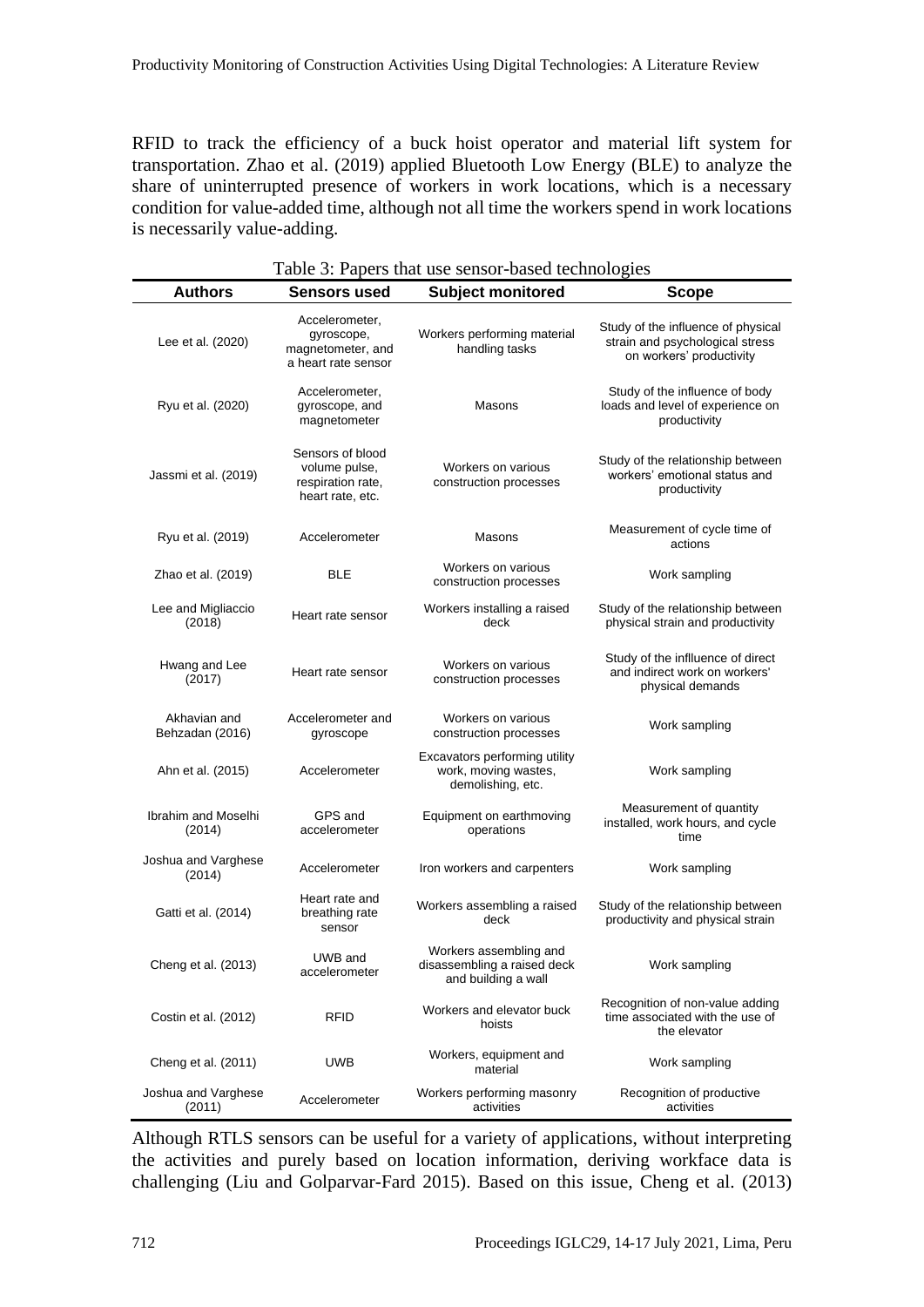attempt to automate the process of activity analysis by fusing information on body posture and the location of workers performing repeated activities. While accelerometers were mounted on a chest belt, UWB tags were placed on the participants' helmets for location tracking. In this method, the identification of direct work activity requires the participants to be present in the work zone and to have a high posture angle.

Other studies use biosensors in wearable devices to analyze factors that affect the productivity of construction workers. Heart rate (HR) is one of the physiological signals most used to study the influence of physical strain on productivity (Gatti et al. 2014, Hwang and Lee 2017; Lee and Migliaccio 2018). Jassmi et al. (2019) also used blood volume pulse, respiration rate, galvanic skin response, and skin temperature to assess the effect of the emotional status of workers on their productivity level. In the study of Lee et al. (2020), HR, activity levels, and sleep quality were monitored to examine how physical strain and psychological stress affect unskilled construction worker productivity and safety performance. Despite being promising, Joshua and Varghese (2011) highlight that the use of too many sensors may be uncomfortable for the subject and can interfere with normal or spontaneous activity.

#### **METHODS USING AUDIO-BASED TECHNOLOGIES**

Table 4 presents the papers of the sample that use methods based on audio signals. Audio has been investigated by researchers as input data for recognizing activities of construction heavy equipment that generate distinct acoustic patterns while performing routine tasks (Cheng et al. 2019). Cheng et al. (2017) propose a system that records sounds generated by construction equipment by using commercially available microphones and classifies operations in productive or major activities and nonproductive or minor activities. Cheng et al. (2019) presented an audio-based activity recognition model tested under various hardware and software settings. Sabillon et al. (2020) proposed an audio-based system for estimating cycle times of construction equipment for multiple days of operation.

| <b>Author</b>                                                                                                                          | <b>Equipment monitored</b>                         |                                                                         |
|----------------------------------------------------------------------------------------------------------------------------------------|----------------------------------------------------|-------------------------------------------------------------------------|
| Sabillon et al. (2020)                                                                                                                 | Dozer, grader, backhoe excavator, and<br>excavator | Measurement of cycles per<br>hour                                       |
| Cheng et al. (2019)                                                                                                                    | Compactor, dozer, grader, excavator, and<br>mixer  | Measurement of cycles per<br>hour                                       |
| Backhoe, wheelloader, mini excavator,<br>dozer, hydraulic hammer, dumper, breaking<br>Cheng et al. (2017)<br>up asphalt, and excavator |                                                    | Automated recognition of<br>productive and non-productive<br>activities |

Table  $\Lambda$ : Papers that use audio-based technologies

The application of audio signal processing techniques in the construction management area is still in the early stages of development (Cheng et al. 2019). Compared to visual and kinematic data, sound provides certain advantages: a single microphone can cover larger areas without the need to be directly attached to a machine, and the processing of audio files is computationally less expensive compared to processing images and video files (Sabillon et al. 2020). However, the existence of background noise might be a negative factor for the algorithms, and certain types of construction machinery do not generate distinct sound patterns during operation (Cheng et al. 2017; Sherafat et al. 2019).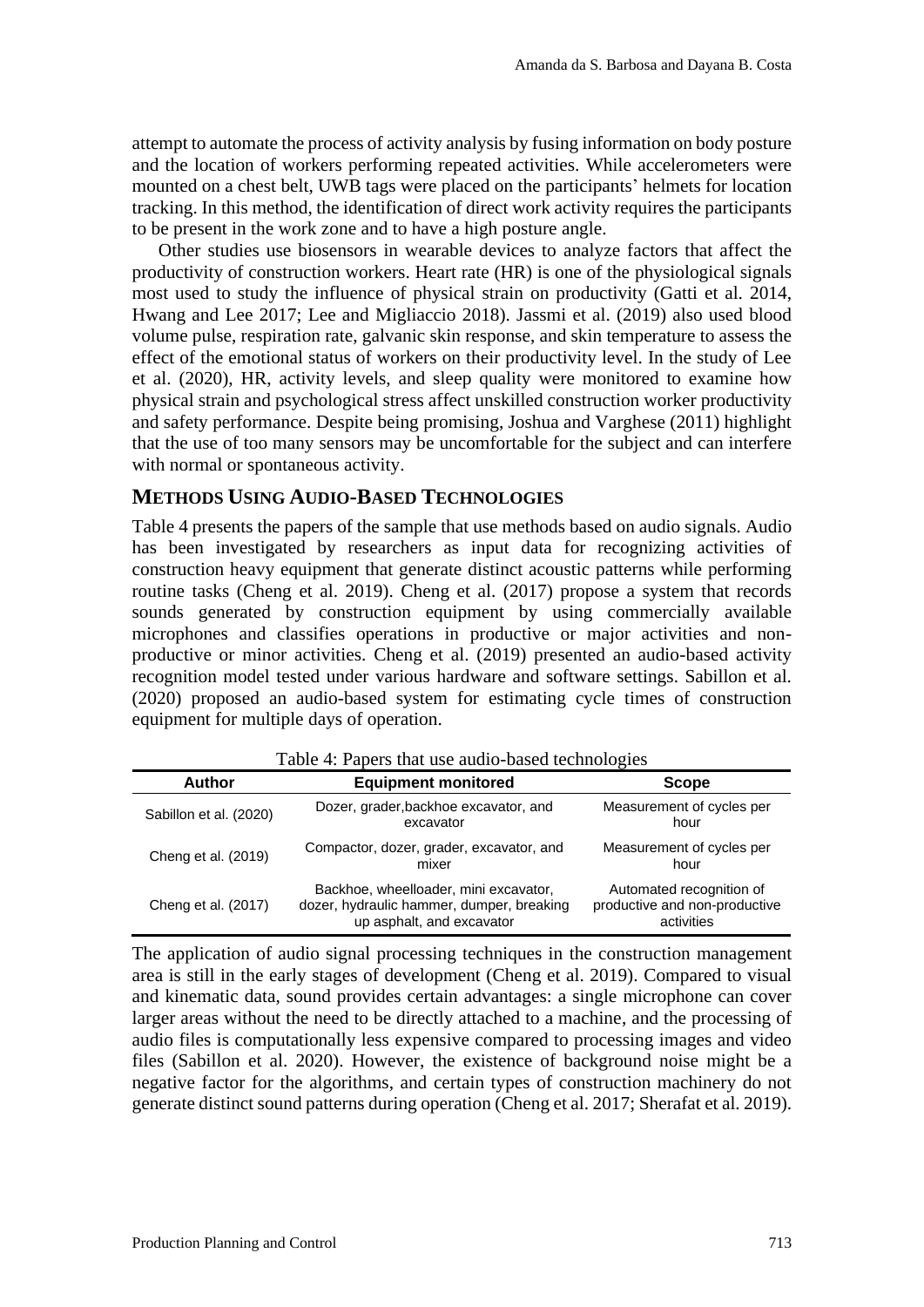#### **DISCUSSION AND CONCLUSIONS**

A systematic literature review was carried out to identify and analyze the main existing methods in the literature for productivity monitoring on construction sites using digital technologies. The use of tools to automate techniques such as work sampling and activity analysis allows the identification of waste related to time spent on non-value-adding activities and enables the simplification of steps in a process, therefore being of great importance for lean construction research. However, this paper has the limitation of having analyzed specific categories, not presenting a broader approach on the topic.

Results show that technologies based on computer vision and sensors are the most used for productivity monitoring on construction sites. These technologies can automate data collection for the processes of work sampling and activity analysis, as well as to measure inputs and outputs, and monitor physical and emotional factors that can influence workers' productivity. Audio has been used for monitoring equipment productivity, especially for measuring cycle times. However, there are still few studies in this category.

Computer vision algorithms have made great advances in recent years, mainly with the use of deep learning techniques. Despite this fact, the detection of fine movements is still a challenge for vision-based methods. Pose estimation techniques, widely used in ergonomics studies, are capable of analyzing movements in a more detailed way. Due to their origin, pose estimation techniques have a great potential for studies of productivity monitoring integrated with ergonomics analysis. Regarding the use of sensors, further studies are needed to overcome the challenge of relating the worker's location to the type of work being performed, which could be done through the integration of RTLS with kinematic sensors. Studies using physiological signals have great potential to demonstrate the influence of stress and physical demand on workers' productivity.

Thus, as can be seen in Figure 2, there is an opportunity to combine the technologies of computer vision-based and sensor-based methods to provide evidence regarding the integrated management of productivity and safety and their impacts on the production process. This integration, despite being of great value, has been little explored in the literature.



Figure 2: Workflow for integration of productivity and safety monitoring using digital technologies

#### **REFERENCES**

- Ahn, C. R., S. Lee and F. Peña-Mora (2015). "Application of Low-Cost Accelerometers for Measuring the Operational Efficiency of a Construction Equipment Fleet." *J. Comput. Civ. Eng.* 29.
- Akhavian, R. and A. H. Behzadan (2016). "Smartphone-based construction workers' activity recognition and classification " *Autom. Constr.* 71: 198–209.
- Bai, Y., J. Huan and S. Kim (2012). "Measuring Bridge Construction Efficiency Using the Wireless Real-Time Video Monitoring System*" J. Manage. Eng.* 28: 120-126.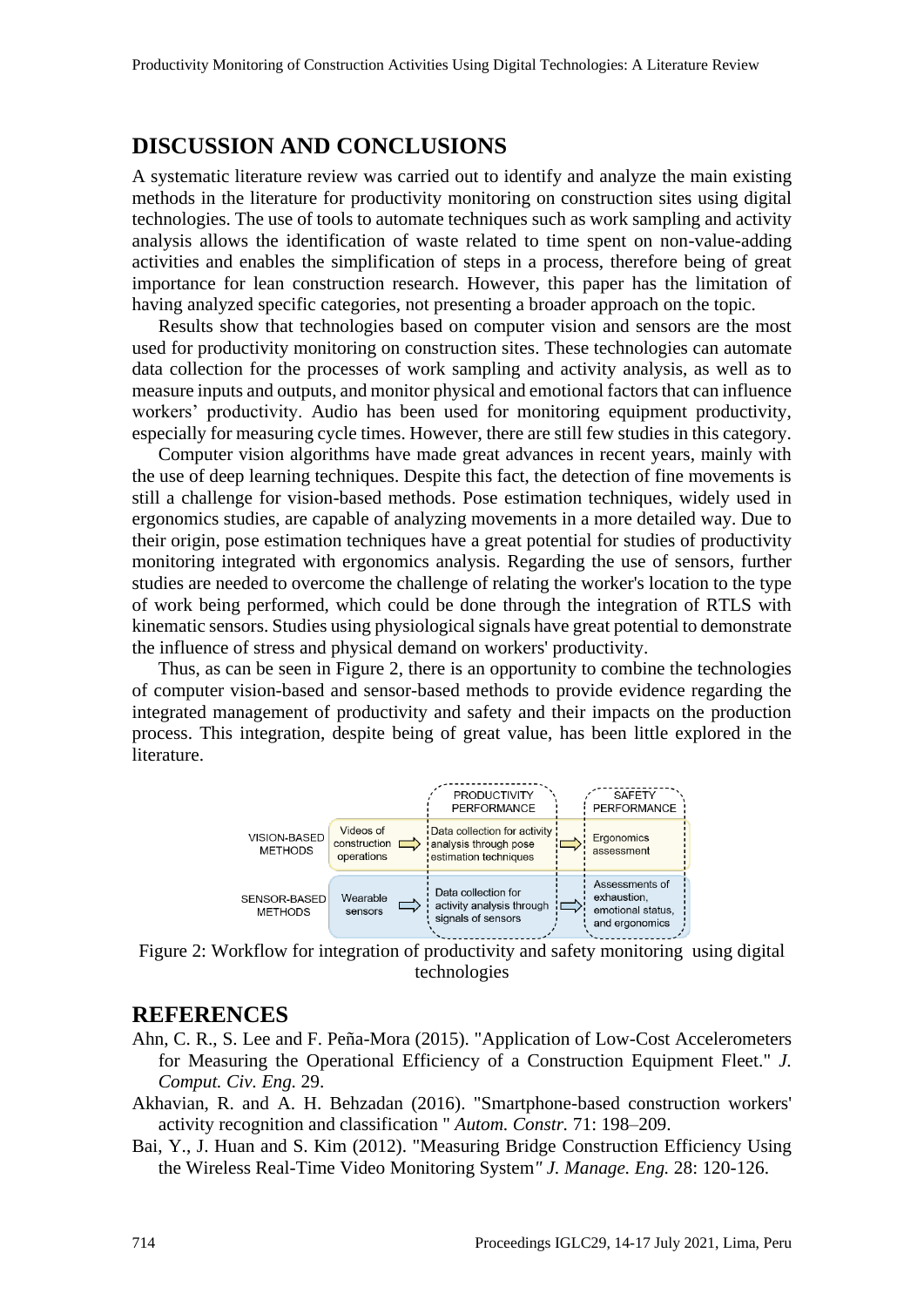- Bügler, M., A. Borrmann, G. Ogunmakin and P. A. Vela (2017). "Fusion of Photogrammetry and Video Analysis for Productivity Assessment of Earthwork Processes" *Comput. Aided Civ. Inf. Eng.* 37: 107–123.
- Calderon, W. T., D. Roberts and M. Golparvar-Fard (2021). "Synthesizing Pose Sequences from 3D Assets for Vision-Based Activity Analysis" *J. Comput. Civ. Eng.*   $35(1)$ .
- Cheng, C.-F., A. Rashidi, M. A. Davenport and D. V. Anderson (2017). "Activity analysis of construction equipment using audio signals and support vector machines" *Autom. Constr.* 81: 240–253.
- Cheng, C. F., A. Rashidi, M. A. Davenport and D. V. Anderson (2019). "Evaluation of Software and Hardware Settings for Audio-Based Analysis of Construction Operations" *Int. J. Civ. Eng.* 17: 1469–1480.
- Cheng, T., J. Teizer, G. C. Migliaccio and U. C. Gatti (2013). "Automated task-level activity analysis through fusion of real time location sensors and worker's thoracic posture data" *Autom. Constr.* 29: 24–39.
- Cheng, T., M. Venugopal, J. Teizer and P. A. Vela (2011). "Performance evaluation of ultra-wideband technology for construction resource location tracking in harsh environments" *Autom. Constr.* 20: 1173–1184.
- Costin, A., N. Pradhananga and J. Teizer (2012). "Leveraging passive RFID technology for construction resource field mobility and status monitoring in a high-rise renovation project" *Autom. Constr.* 24: 1-15.
- Gatti, U. C., G. C. Migliaccio, S. M. Bogus and S. Schneider (2014). "An exploratory study of the relationship between construction workforce physical strain and task level productivity" *Const. Manag. Econ.* 32: 548-564.
- Gong, J. and C. H. Caldas (2010). "Computer Vision-Based Video Interpretation Model for Automated Productivity Analysis of Construction Operations." *J. Comput. Civ. Eng.* 24.
- Gong, J. and C. H. Caldas (2011). "An object recognition, tracking, and contextual reasoning-based video interpretation method for rapid productivity analysis of construction operations." *Autom. Constr.* 20: 1211-1226.
- Gong, J., C. H. Caldas and C. Gordon (2011). "Learning and classifying actions of construction workers and equipment u sing Bag-of-Video-Feature-Words and Bayesian network models" *Adv. Eng. Inform.* 25: 771–782.
- Hwang, S. and S. Lee (2017). "Wristband-type wearable health devices to measure construction workers' physical demands " *Autom. Constr.* 83: 330–340.
- Ibrahim, M. and O. Moselhi (2014). "Automated productivity assessment of earthmoving operations" *J. Inf. Technol. Constr.* 19: 169-184.
- Jassmi, H. A., S. Ahmed, B. Philip, F. A. Mughairbi and M. A. Ahmad (2019). "Ehappiness physiological indicators of construction workers' productivity: A machine learning approach" *J. Asian Archit. Build. Eng.* 18: 517-526.
- Joshua, L. and K. Varghese (2011). "Accelerometer-Based Activity Recognition in Construction." *J. Comput. Civ. Eng.* 25: 370-379.
- Joshua, L. and K. Varghese (2014). "Automated recognition of construction labour activity using accelerometers in field situations" *Int. J. Prod. Perform. Manag.* 63: 841-862.
- Khosrowpour, A., J. C. Niebles and M. Golparvar-Fard (2014). "Vision-based workface assessment using depth images for activity analysis of interior construction operations" *Autom. Constr.* 48: 74-87.
- Kim, H., Y. Hama, W. Kim, S. Park and H. Kim (2019). "Vision-based nonintrusive context documentation for earthmoving productivity simulation" *Autom. Constr.* 102.